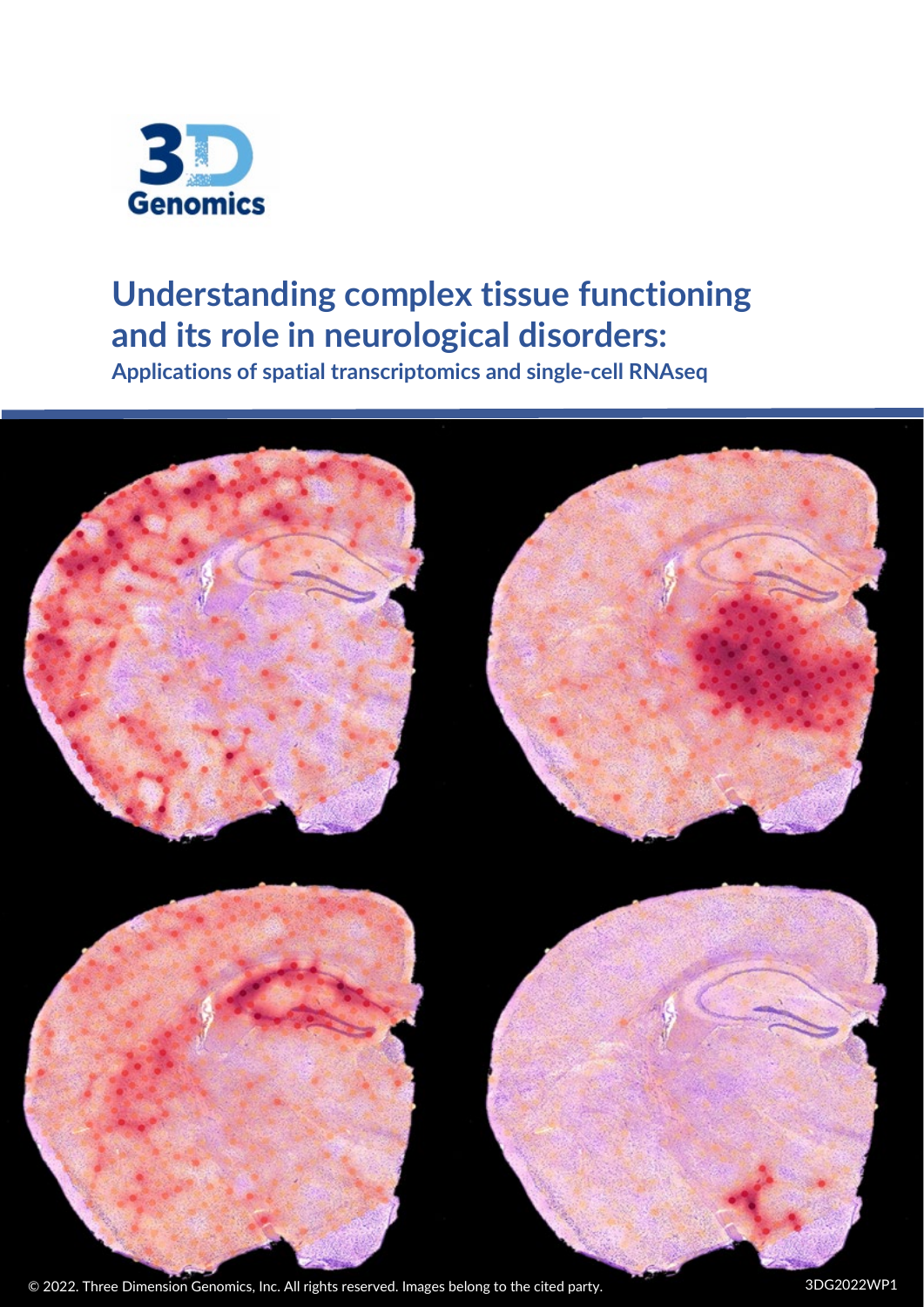

**Complex cell types make up the microenvironment surrounding tissues affected by neurological disease. Understanding how these cells function across the tissue can help provide insights into new therapeutic targets. This white paper is an overview of the challenges facing the biotech and pharmaceutical field in creating new therapeutics to combat neurological disorders, and the application of single-cell RNAseq and spatial transcriptomics to advance these efforts.** 

# **Introduction**

A notable opportunity exists in discovering new pharmaceuticals for neurological disorders. Over the last 25 years big pharma has shifted focus away from neurological disorders to other fields such as heart disease and cancer. However, with new technologies like spatial transcriptomics and single-cell RNA-seq, new information and understanding of the mechanism and anatomical makeup of the microenvironments involved with these diseases are being discovered. This, along with the large unmet need of those afflicted by neurological disorders has motivated biotech and pharmaceutical companies to revisit drug discovery opportunities in neuroscience. In 2018, neuroscience received the second highest amount of investment dollars (\$1.5 billion) just behind cancer research (2019 BIO Industry Analysis).

Brain tissue is highly complex in architecture with a diversity of cell types (133 cell types identified in Tasic et al., 2018) that are highly interconnected. When it comes to brain disorders, multiple cell types have been shown to be altered. These affected cell types can be further categorized into two classes, (1) primary and (2) secondary or "reactive" cell types. Primary cell types associated with primary disease pathology express gene variants/mutations most likely to develop the disease. Secondary or "reactive" cell types are cells that undergo change as a response to the primary cell type due to the interconnectedness of brain tissue. There is a lot of overlap in primary cell types as well as secondary cell types across diseases (Table 1).

| <b>Diseases</b>                     | <b>Cell types affected</b>                                           | <b>Resources</b>                                                                         |
|-------------------------------------|----------------------------------------------------------------------|------------------------------------------------------------------------------------------|
| Schizophrenia                       | pyramidal neurons; endothelial                                       | Sabri et al., 1997; Ohnishi et al., 2000; Kindler et<br>al., 2013                        |
| <b>Autism</b>                       | pyramidal neurons; endothelial                                       | Skene and Grant 2016; Sabri et al., 1997; Ohnishi<br>et al., 2000; Kindler et al., 2013  |
| Alzheimer's                         | microglia, astrocytes, and<br>oligodendrocytes                       | Skene and Grant 2016; Mhatre et al., 2015                                                |
| <b>Multiple</b><br><b>Sclerosis</b> | Microglia, astrocytes, and<br>oligodendrocytes                       | Skene and Grant 2016; Hemmer et al., 2015;<br>Schirmer et al., 2019                      |
| <b>Seizures</b>                     | interneurons; astrocytes and<br>oligodendrocytes                     | Skene and Grant 2016; Ogiwara et al., 2007;<br>Hammad et al., 2014; Uhlmann et al., 2002 |
| Parkinson's                         | cholinergic, monoaminergic, and enteric<br>neurons; oligodendrocytes | Brvois et al., 2020                                                                      |

**TABLE 1 ORGANIZATION OF CELL TYPES AFFECTED FOR DIFFERENT NEUROLOGICAL DISEASES WITH RESOURCE INFORMATION.**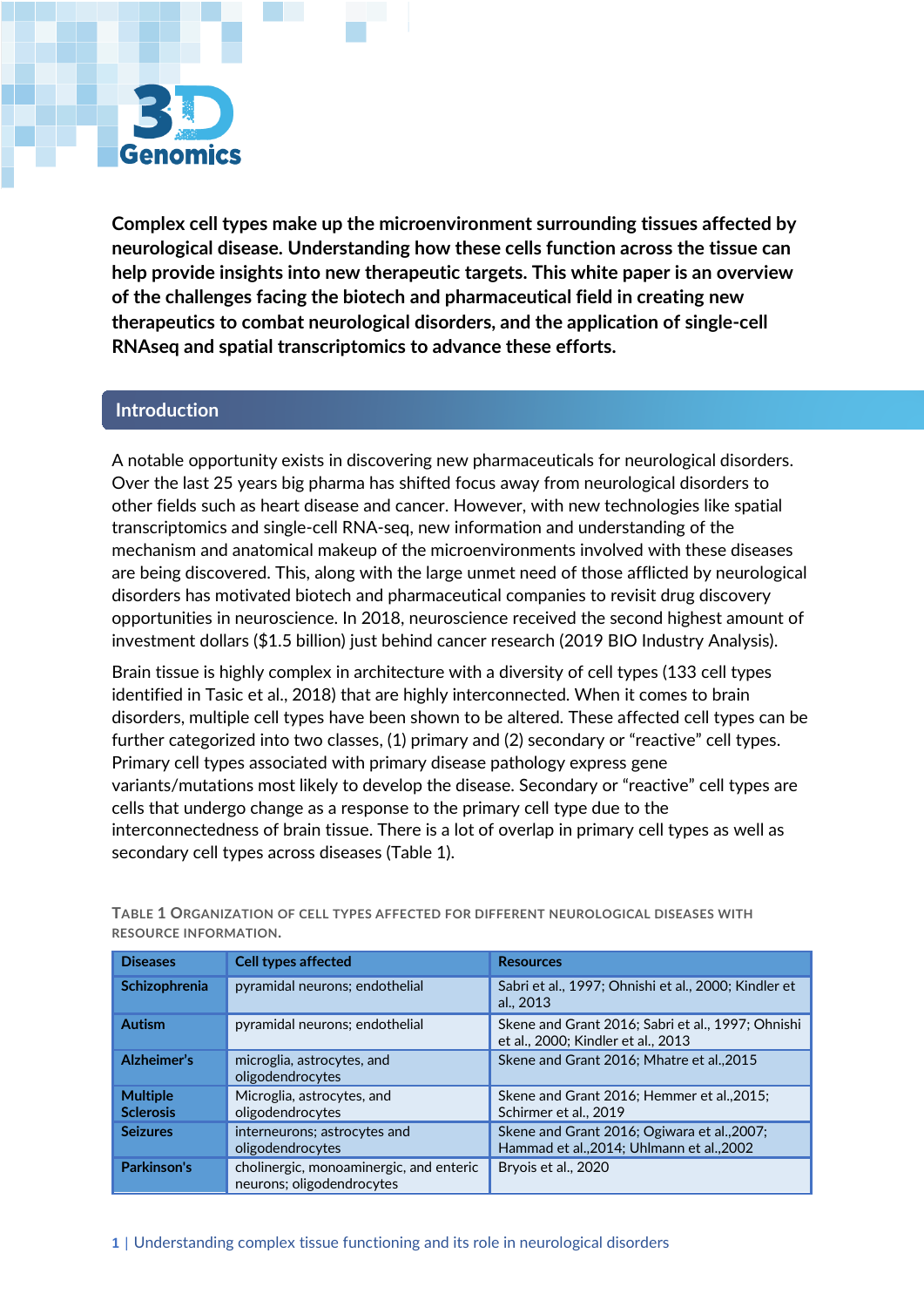

Understanding how these two classes of cell types interact and influence one another is important in understanding the mechanisms and the progression of the pathology. Key scientific challenges identified for the field of translational neurological medicine include mechanisms of disease, target identification and validation, predictive models, and biomarkers for patient stratification (Pankevich et al., 2015).

#### **Identifying cell types**

Single-cell RNA sequencing (scRNA-seq) allows gene expression profiling of individual cells. This technique has greatly advanced the ability to identify cell subpopulations within a given organ and reveal the heterogeneity of cell types in complex tissues like the brain. However, a necessary step to scRNA-seq is the dissociation of tissue to isolate individual cells. Tissue dissociation destroys the spatial/proximity information needed to understand cell interactions within a tissue, and is a key challenge in developing novel therapeutics for neurological disorders.

To overcome the spatial data limitations of scRNA-seq, spatial transcriptomics adds barcode sequences to mRNAs from small areas of tissue sections to map transcripts back to specific locations within the tissue. The use of spatial transcriptomics in neurological disorder studies has provided new insights addressing key challenges in the field including mechanisms of disease and identifying new therapeutic targets (Longo et al., 2021).

#### **3D Genomics solutions**

At Three Dimension Genomics, we use 10X Genomics' Visium platform for spatial transcriptomics (see **Visium technology**). This approach is at the cutting edge of ST technologies and has key advantages over earlier methods:

• **Tissue compatibility –** Visium is compatible with both fresh-frozen and formaldehyde-fixed, paraffin-embedded (FFPE) tissues

• **High resolution –** 55μm barcode spots enable 1-10 cell resolution depending on tissue type (HD Visium coming soon?)

• **Process entire sections –** while earlier microdissection techniques required the selection of regions of interest, 10X Visium enables profiling of entire sections

In dense tissues, **individual barcoded spots may contain multiple cells** and thus do not match the single-cell resolution of scRNA-seq approaches. To address this, signals from multiple cells within a spot can be deconvoluted into constituent cell type transcriptomes by combining with a single-cell or single-nuclei transcriptome dataset. This **multi-omic data integration** approach provides a powerful way to limit the weaknesses of any individual approach.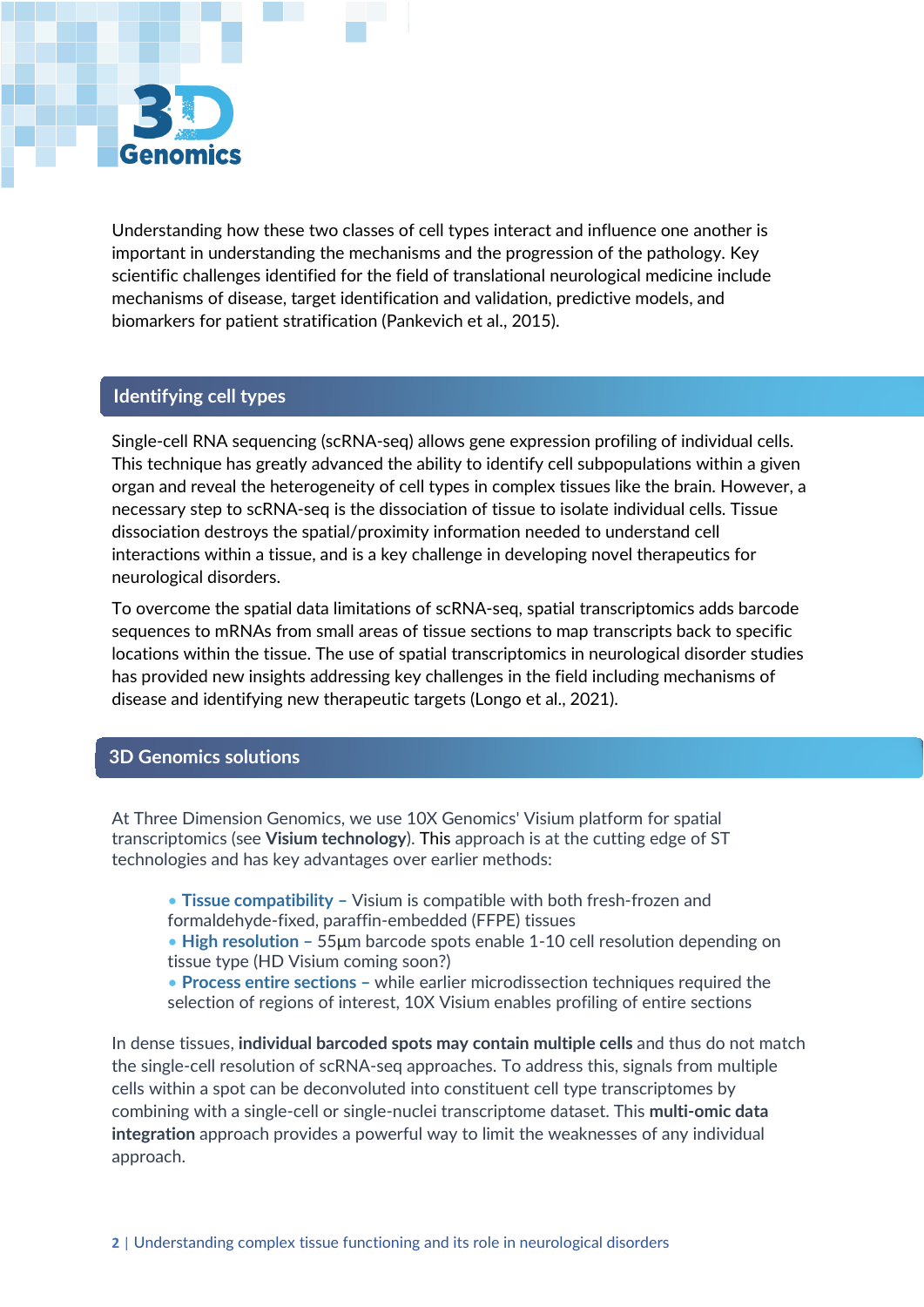

### **Visium technology**

The **Visium platform** from 10X Genomics utilizes a spatial barcoding approach to map transcriptomic data to regions of tissue. A Visium Spatial Gene Expression slide has 4 captures areas that each span **6.5mm x 6.5 mm** and hold **~5,000 barcoded spots**. Since an individual spot is **55μm**, you can expect to capture between 1-10 cells per spot depending on the tissue type.

Tissue is mounted onto the capture area and imaged prior to mRNA extraction. Barcoded sequencing data can then be linked back to the specific region of tissue the mRNA originated from, providing a spatial map of gene expression across the full tissue section.



# **Tackling key scientific challenges in developing new therapeutics**

As previously mentioned, several key scientific challenges exist in order to move the field forward and towards new therapeutics. At the core of these developments is a need for a better understanding of the disease itself or the mechanisms of disease. Having a full understanding of the mechanism and pathways by which the disease spreads allows for therapeutic targets to be identified. Although scRNA-seq had become a useful tool in discoverying the individual cell types involved with each neurological disease, it wasn't until spatial transcriptomics was introduced that primary, secondary, and pathways of interactions between these cells could really be understood.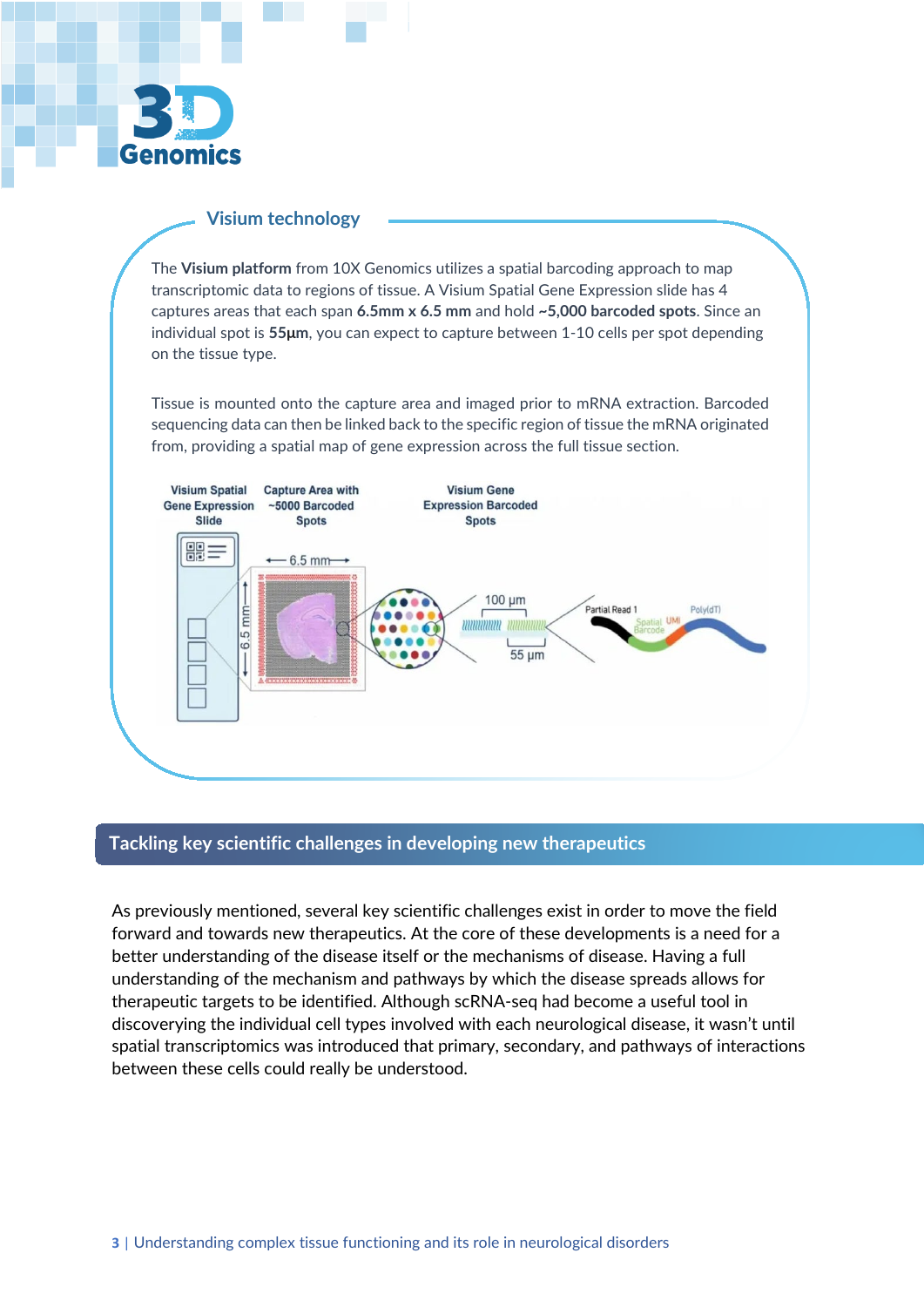

#### **Case Studies**

The following studies highlight some use cases in which scRNA-seq paired with ST has been used to address such key challenges. The first case study is focused on Alzheimer's disease studied in human brain tissue and the second case study is a great example of the power of using ST across time points in Amyotrophic lateral sclerosis (ALS) using spinal cord subsections in mice and humans.

# Chen et al., 2021: Understanding Mechanisms of Disease in Alheimer's Disease



Figure 1 Source: Chen et al., 2021: Caption: Fig. 1. Spatial transcriptomics (ST) of the human middle temporal gyrus (MTG) (**a**) Sequential 10 μm sections of control (CT) and Alzheimer (AD) MTG brain regions were used for all experiments. The middle section (No.4) was used for ST on the Visium platform, and the four adjacent sections (No.2, 3, 5, 6) were used for immunofluorescence (IF) staining. (**b**) Alignment of ST with H&E staining, IF staining of nuclei (DAPI, blue) and cell-type specific markers (GFAP (green), P2RY12 (purple), Olig2 (yellow), WFS1 (teal)) and AD pathological hallmarks (Aβ plaques (white) and AT8+ pathological tau (red)). (**c**) Uniform manifold approximation and projection (UMAP) plots show eight clusters (0- 7) were identified by the Seurat integration framework using ST spots from both control (CT-1, CT-2) and AD (AD-1, AD-2) human MTG. Spatial maps of the eight clusters for each individual sample from unsupervised clustering. (**d**) Manual annotation of six cortical layers and the adjacent white matter. The left panel figure shows the manually labeled spots (six cortical layers and the white matter) on UMAP space based on the Seurat integration framework. The right panel of the spatial maps show the localization of the manually labeled spots for each individual sample

In Chen et al. (2021), researchers used the 10X Genomics Visium platform in combination with coimmunofluorescence staining of disease associated markers to define the spatial gene expression of the middle temporal gyrus (MTG) of early Alzheimer's Disease (AD) and control groups.

**Through the application of** Visium in human MTG for AD and control cases, the researchers were able to identify differentially expressed genes (DEGs) and gene clusters that corresponded to different anatomical layers of the human MTG (Figure 1). They identified novel marker genes for unique layers and the white matter which was validated by ISH data from the Allen Institute for Brain Science and by comparing their results to publicly available Visium data of the human frontal cortex. By finding these new layerenriched marker genes, a better understanding of the anatomical structure of the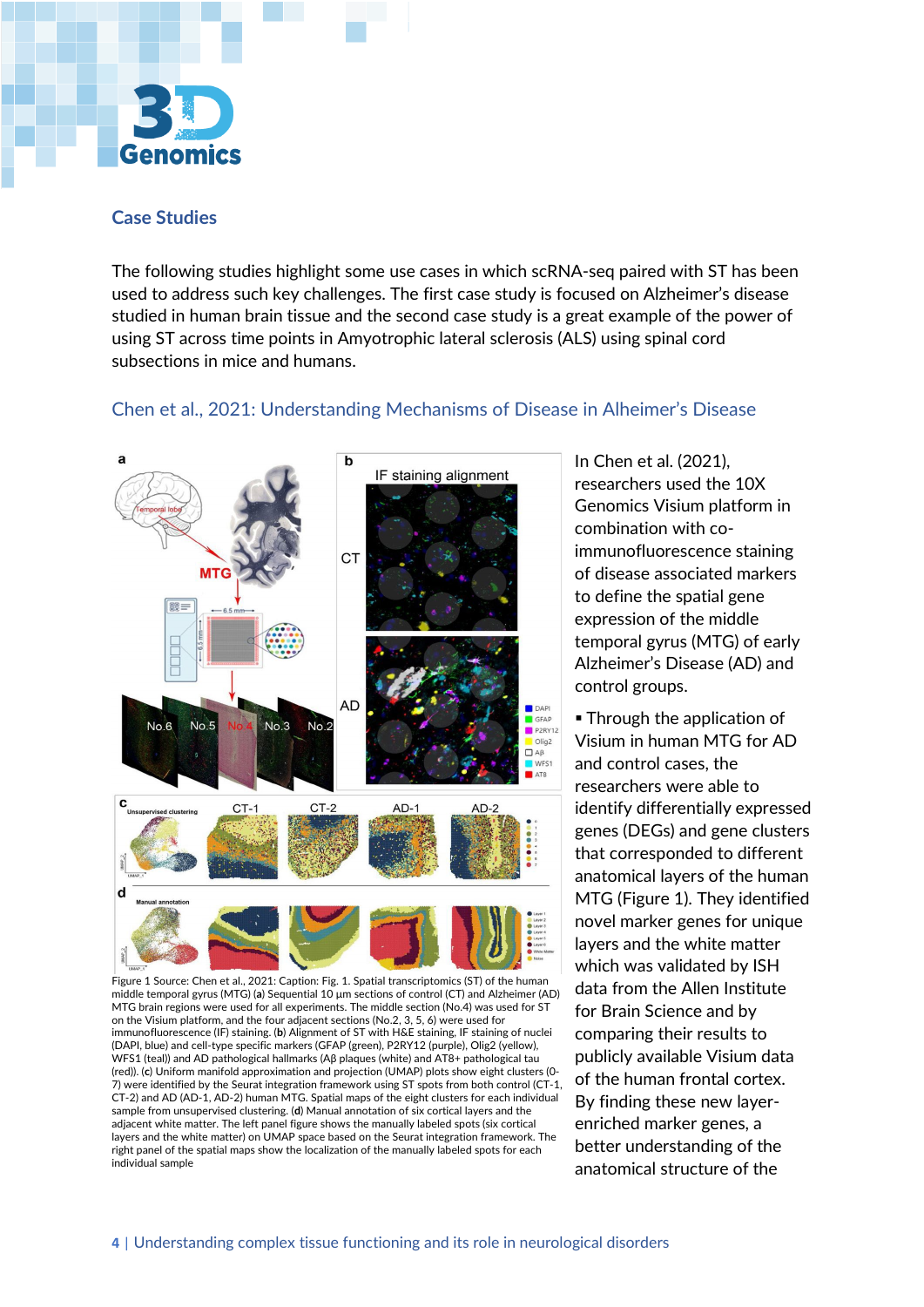

cortex is being developed and this also helps to determine layer-specific cellular vulnerability of AD pathology.

Cell types were identified using scRNA-seq and RNAscope smFISH in which DEGs specific to each cell type were identified. Co-expression patterns of neuron- and glia-related gene modules were found altered in AD pathology tissues which supports the hypothesis that interactions between neurons and glia are involved in AD pathogenesis. Overall, new gene signatures and pathways specific to AD pathology and the interactions between neurons and glia in early AD were brought to light in this study and suggest new targets for therapeutics.

# Maniatis et al., 2019: Target identification and validation for new therapeutics

Amyotrophic lateral sclerosis (ALS) is a progressive disease whereby interactions between neurons and glia cell types contribute to motor neuron loss eventually leading to paralysis. Maniatis et al. (2019) employed the use of ST and scRNA-seq to investigate the spatiotemporal order of molecular events that contribute to the pathway of ALS and identify new therapeutic targets.

In this case study, mouse lumbar spinal cord tissue from ALS induced and control animals were sampled at 4 key stages of ALS: presymptomatic, onset, symptomatic, and end-stage time points. 80 lumbar sections from seven postmortem ALS human subjects were also analyzed. Initial data and findings suggested that microglial dysfunction was occurring well before symptom onset, preceded astroglial dysfunction, and was proximal to motor neurons.

In this study, the Visium analysis and immunofluorescence imaging (IF) showed that genes involved in autophagy were dysregulated in the spinal cord of ALS mice. The authors conducted an unbiased coexpression analysis of the mouse Visium data and found 31 major coexpression modules which they further grouped into submodules based on cell-type. They identified that the pathway activities encompassed by module 8 were responsible for the signing within and between cell types during early glial activation in intact tissue and these pathways were responsible for the maintenance and spread of the reactive phenotype in the ALS mouse model.

The authors then applied this same approach to cervical and lumbar tissue samples from seven postmortem human ALS patients. Four of these patients presented clinically with bulbar symptom onset and three with lower limb symptom onset. Here, they identified 28 human modules of gene pathways, some of which overlapped with the mouse model. The spatial mapping patterns revealed human expression in module 3 was attenuated across spinal cord sections at sites proximal to symptom onset (Figure 2 panel C) with the most pronounced expression occurring in the posterior white matter and anterior horns. KEGG analysis showed that human module 3 was enriched for several pathways including sphingolipid signaling. In previous studies, sphingolipid signaling has been proposed as a potential therapeutic for ALS by the improvement of disease in murine models of ALS (Dodge et al., 2015; Denic et al., 2015). By using Visium and scRNA-seq data in this study, the authors were able to detail the dynamics of sphingolipid signaling in multiple cell types, spinal cord regions, and disease stages, revealing a promising target for new therapeutics. Due to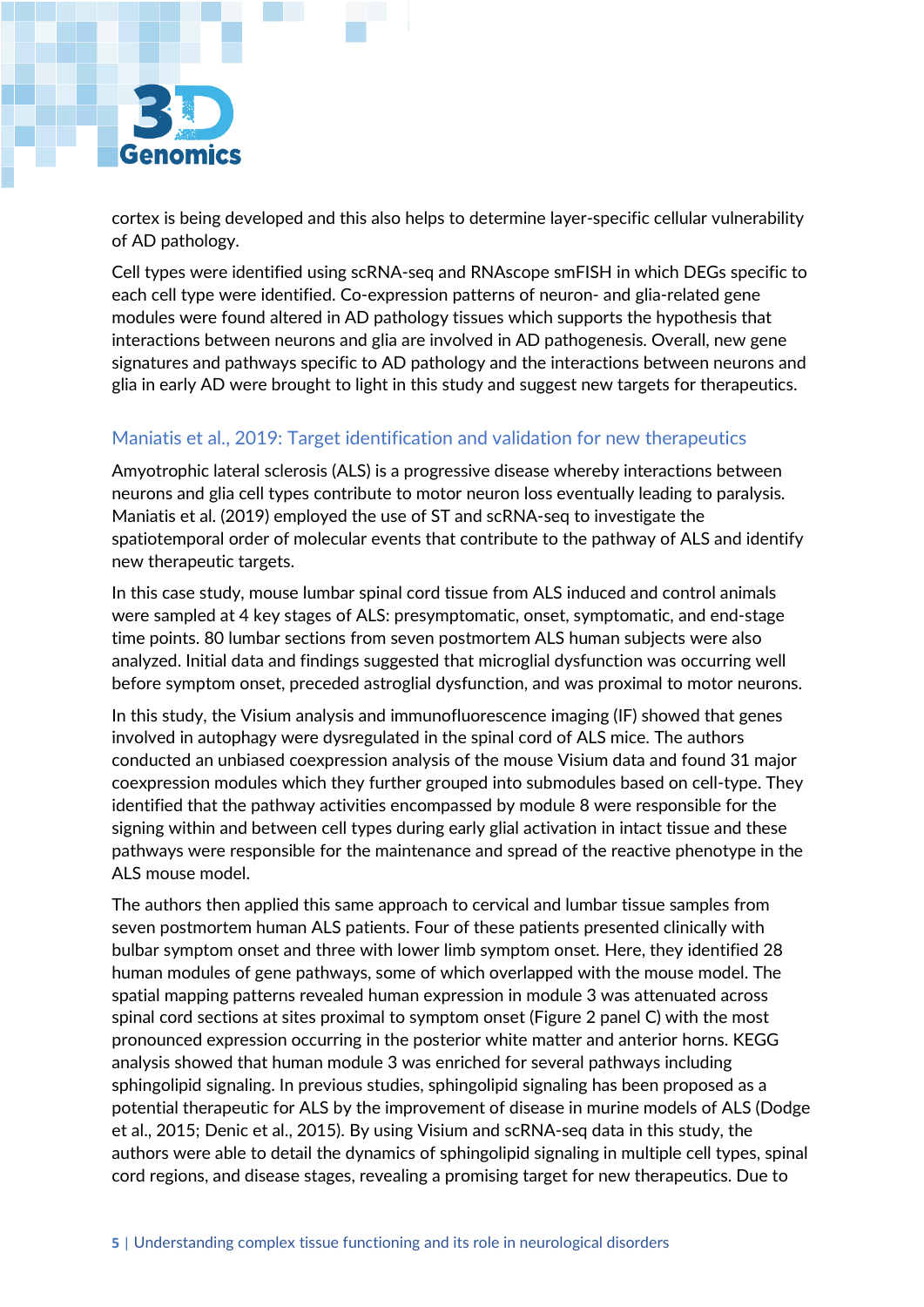

the spatiotemporal nature of these techniques, new treatment strategies modulating the target activity of these pathways can be suggested.



Figure 2 Source: Maniatis et al. 2019: Caption: Fig. 4 Spatiotemporal transcriptome of human postmortem spinal cord tissue from ALS patients. (**A**) The posterior difference distributions of the ventral horn coefficients for *ACHE* per patient (D1 to D4). Differences are calculated between distal and proximal regions with respect to the onset location. (**B**) Spatial mRNA expression of *ACHE* in human postmortem lumbar and cervical spinal cord. (**C**) Average spatiotemporal expression dynamics for human coexpression modules 3, 25, and 27 are visualized.

## **Summary**

The central nervous system is complex and disorders involving this system have been found to have a lot of overlap in cell types. This creates a challenge in developing specific therapies for neurological disorders. Therefore both **cellular content** and **spatial organization** need to be studied to distinguish differences between different diseases. The use of scRNA-seq and ST show promise in helping scientists tackle the biggest challenges facing the field and development of new therapeutics.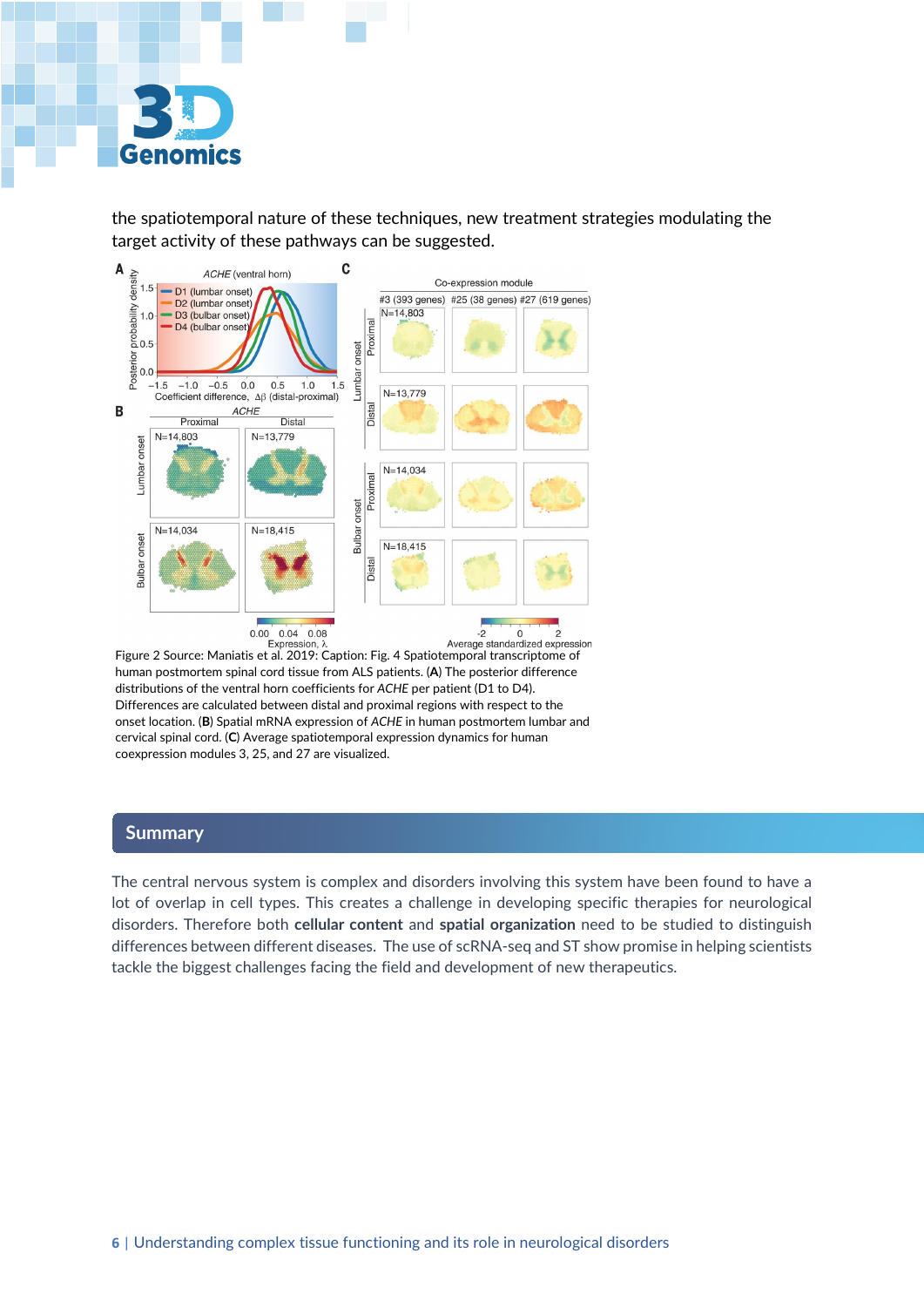

# **About 3D Genomics**

We are a group of Ph.D. scientists dedicated to providing the **highest quality research services** to help you in your biomedical and pharmaceutical research projects. We believe that every experiment is unique and deserves the **best custom research,** from design to execution to data analysis.

We specialize in providing **end-to-end services for single-cell multiomics**. We typically receive tissue samples for spatial projects and return transcriptome data with cluster analyses, H&E images, unstained frozen section slides, or images from fluorescent antibody imaging of client-specified antigens. We can isolate nuclei from tissues for single-cell RNAseq and integrate the transcriptomes with spatial transcriptomes from serial sections.

# **Areas of expertise**

**Single-cell multiomics technologies**

- Spatial transcriptomics (10X Visium, typically integrated with 10X Genomics single nuclei RNAseq)
- Single-cell transcriptomics with large and small numbers of cells (10X Genomics and SmartSeq, respectively).
- Single-nuclei RNAseq from fresh-frozen and FFPE embedded tissues.
- IHC imaging (widefield/confocal, chromogenic/fluorescent)
- High Content Imaging (Cell Painting, HCS)
- Single-cell immune repertoire analysis, B-cell/T-cell clonotype studies, with cell type isolation by FACS and MACS.

#### **Bulk cell technologies**

- 3D organoid models for gene expression and drug response studies in multiple therapeutic areas using patient-derived and control cell lines
- Custom cell-based assay development and compound studies with multiple modality readouts.
- Capillary westerns (ProteinSimple)

#### **Tissues for spatial transcriptomics**

- Brain, kidney, lung, heart, etc.
- FFPE samples coming soon